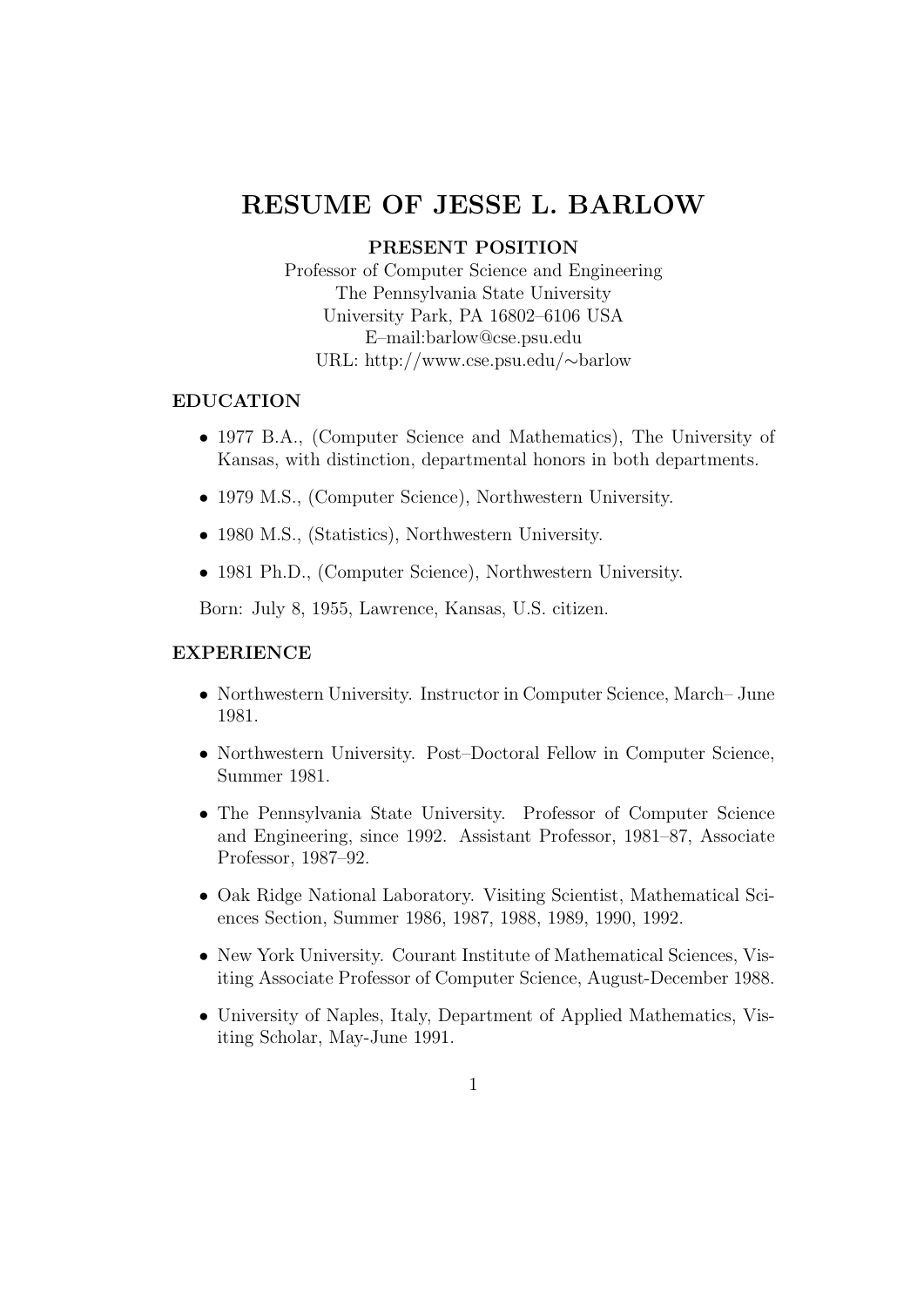- University of Minnesota, Institution for Mathematics and Its Applications, Senior Member, January -February 1992.
- University of Manchester, United Kingdom, Department of Mathematics, Visiting Faculty, January -June 1996.
- University of Linköping, Sweden, Department of Mathematics, Visiting Faculty, July-August 1996.
- City University of New York, Graduate Center, Visiting Professor, July 2002- January 2003.
- University of California at Berkeley, Department of Computer Science, Visiting Professor, August-December 2012.

## HONORS AND AWARDS

- Phi Beta Kappa
- Leslie Fox Prize, 1986; Paper presented Imperial College, London Title: On the Smallest Positive Singular Value of a Singular M–matrix with Applications to Ergodic Markov Chains (Second Prize)
- Second Place, SIAG Linear Algebra Prize, 1991. (with J.W. Demmel) Title: "Computing Accurate Eigensystems of Scaled Diagonally Dominant Matrices," SIAM J. Num. Anal.,27(3),pp.762–791, (June 1990).

## INVITED LECTURES

Invited lectures about over 50 institutions in nine countries including

Stanford–MIT–Cornell–Yale–NYU(Courant Institute)–Oxford(UK)– Cambridge(UK) Rutherford Appleton Laboratory(UK)– Consiglio Nazionale delle Recherche(Rome,Italy) Academia Sinica (Beijing,China)– Peking U. (China) Lawrence Livermore National Laboratory – Oak Ridge National Laboratory Lawrence Berkeley National Laboratory – Argonne National Laboratory. U. Hong Kong (China), Case Western Reserve University Purdue, U. Kansas, Northwestern Fifth SERC Summer School in Numerical Analysis. July 20–24, 1992. University of Lancaster, England, Series of five lectures titled "Parallel solution of eigenvalue and singular value problems".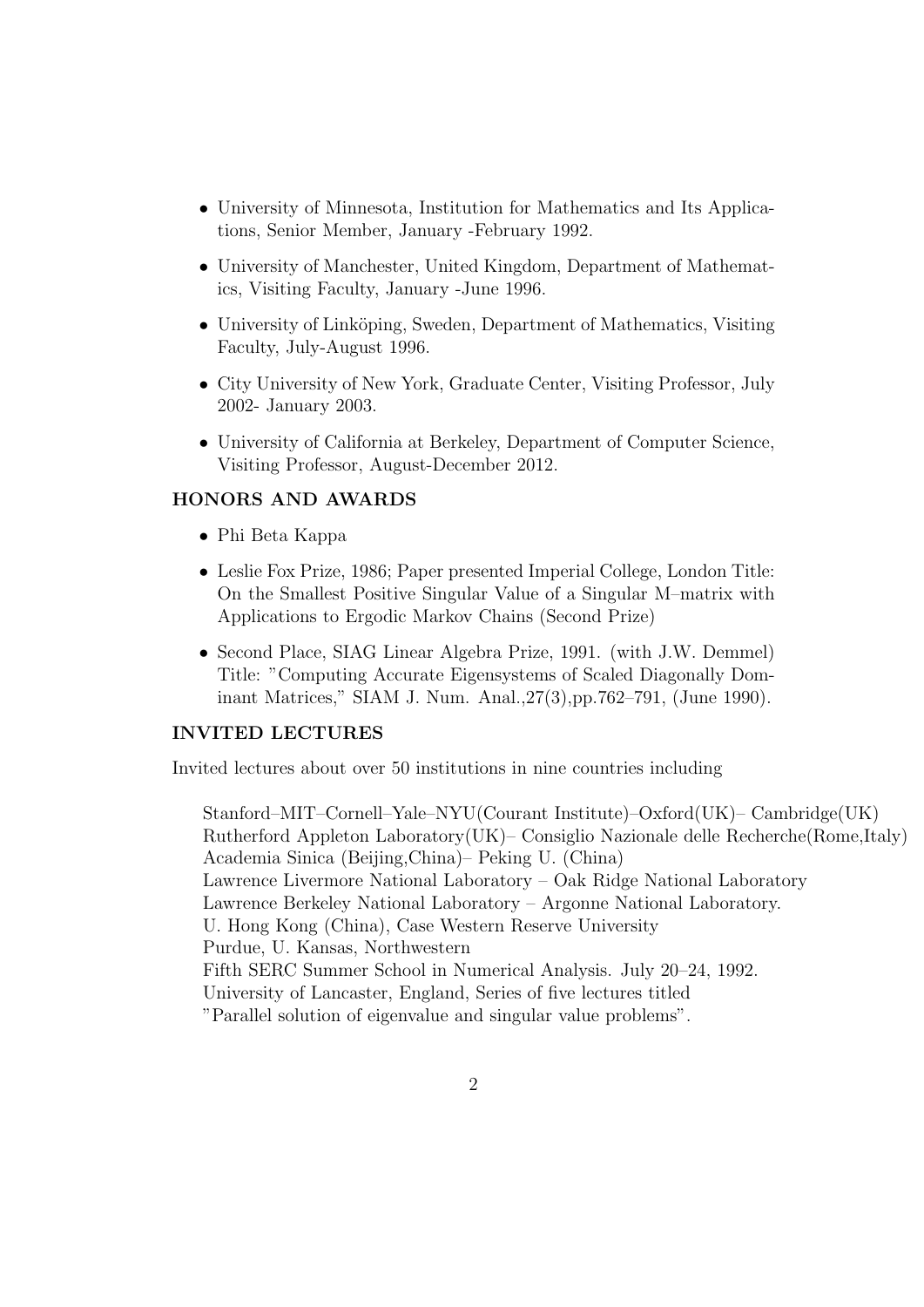#### RESEARCH INTERESTS

Numerical linear algebra, least squares problems, eigenvalue and singular value problems matrix computations in in signal and image processing.

## RESEARCH PUBLICATIONS

- 1. (with E.H. Bareiss),"Roundoff Error Distribution in Fixed Point Multiplication," BIT 20,247–50 (1980).
- 2. "On the Distribution of Accumulated Roundoff Error in Floating Point Arithmetic",Fifth IEEE Symposium on Computer Arithmetic,Ann Arbor, Michigan,1981.
- 3. (with E.H. Bareiss),"On Roundoff Error Distributions in Floating Point and Logarithmic Arithmetic," Computing 34, 325–347 (1985).
- 4. (with E.H. Bareiss),"Probabilistic Error Analysis of Gaussian Elimination in Floating Point and Logarithmic Arithmetic," Computing 34, 349–364 (1985).
- 5. "Stability Analysis of the G–algorithm and a Note on its Application to Sparse Least Squares Problems," BIT 25 , pp.507–520, (October 1985).
- 6. "A Note on Monitoring the Stability of Triangular Decomposition of Sparse Matrices," , SIAM J. Sci. Stat. Computing 7(1),pp.166–168,(January 1986).
- 7. (with R.J. Zaccone),"Improved Normalization Results for Digit On– line Arithmetic," Seventh IEEE Symposium on Computer Arithetic, Urbana, IL, June 1985.
- 8. (with S. Gupta),"Numerical Methods and Matrix Splittings for Higher Order Two–Point Boundary Value Problems," in Computers and Computing, P.Chernin, C. di Crescenzo, and F. Robert, ed., Wiley, Paris,pp.72– 76. Proceedings of Future Trends in Computing Conference, Grenoble, France, (December 2–6,1985).
- 9. "On the Smallest Positive Singular Value of a Singular M–matrix with Applications to Ergodic Markov chains", SIAM J. Algebraic Dis. Meth., 7(3),pp.414–424, (July 1986).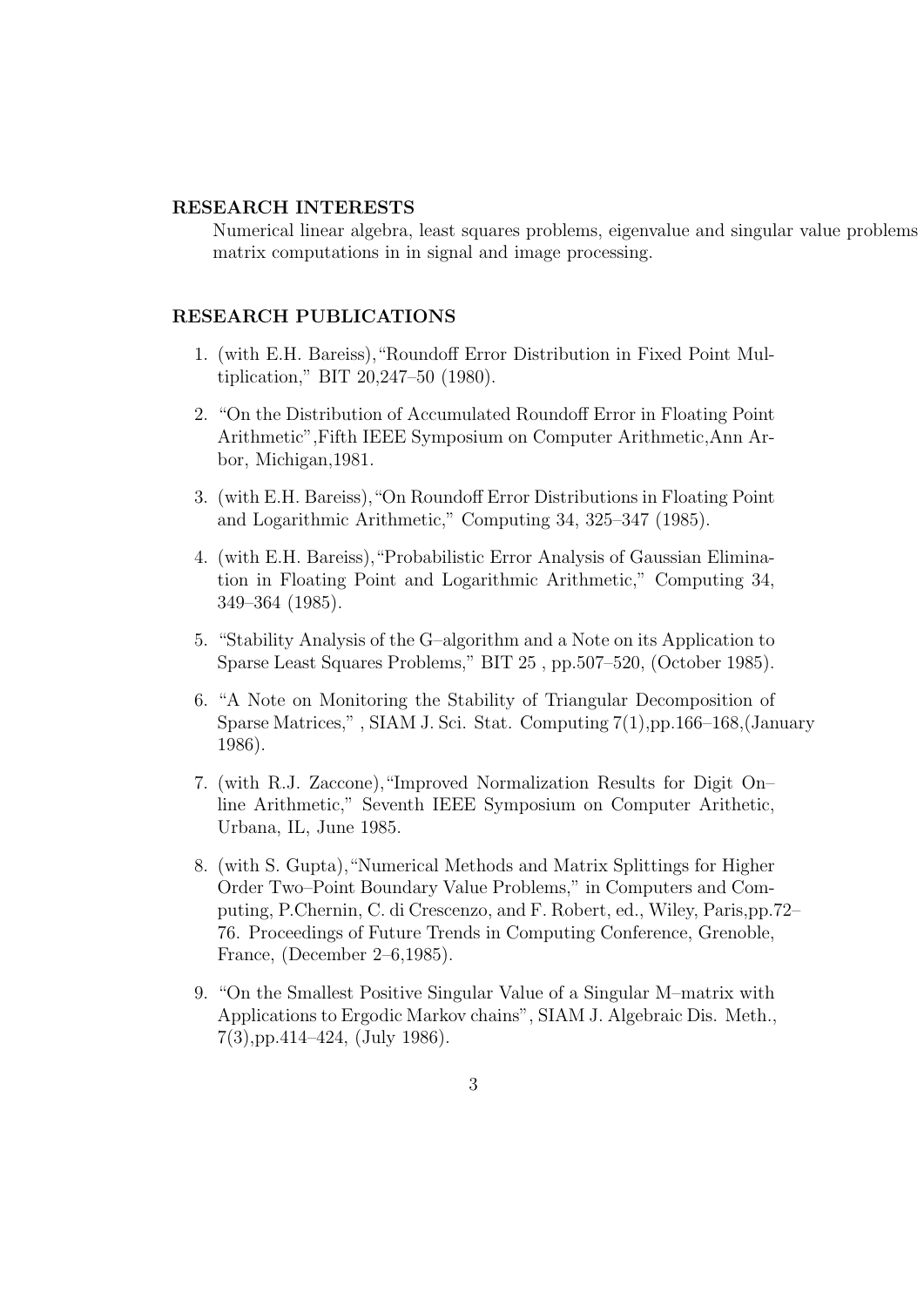- 10. (with R.J. Zaccone), "Eliminating the Normalization Problem in Digit On–line Arithmetic," IEEE Transactions on Computers, C–36(1), pp.36– 46,(January 1987).
- 11. (with I.C.F. Ipsen), "Parallel Scaled Givens Rotations for the Solution of Linear Least Squares Problems on a Systolic Array," SIAM J. Sci. Stat. Computing 8(5),pp.716–733, (September 1987).
- 12. (with S.L. Handy) "The Direct Solution of Weighted and Equality Constrained Least Squares Problems," SIAM J. Sci. Stat. Computing, 9(4),pp.704–716, (July 1988).
- 13. (with N.K. Nichols and R.J. Plemmons),"A Conjugate Gradient Method for the Solution of Equality Constrained Least Squares Problems," Proc. SPIE Symposium–Matrix Computations IX, San Diego, pp.23– 30,(August 1986), in different form, SIAM J. Sci. Stat. Computing, 9(5),pp.892–906, (September 1988).
- 14. "Error Analysis and Implementation Aspects of Deferred Correction for equality constrained least squares problems," SIAM J. Num. Anal.,25(6),pp.1340– 1358, (December 1988).
- 15. (with J.W. Demmel), "Computing Accurate Eigensystems of Scaled Diagonally Dominant Matrices," SIAM J. Num. Anal.,27(3),pp.762– 791, (June 1990).
- 16. (with U.B. Vemulapati), "An Improved Method for One–Way Dissection with Singular Diagonal Blocks," SIAM J. Matrix Anal. Appl. 11(4), pp.575–588, (October 1990).
- 17. (with U.B. Vemulapati), "Incremental Condition Estimators for Parallel Sparse Factorizations", Proc. Fifth Distrubited Memory Computer Conference, D. Walker and Q. Stout, eds., IEEE Computer Society Press, Los Alimitos, CA, pp.322–327, (April 1990).
- 18. "On the use of structural zeroes in orthogonal factorization," SIAM J. Sci. Stat. Computing, 11(3),pp.600–601, (May 1990).
- 19. "Error Analysis of a Pairwise Summation Algorithm to Compute the Sample Variance", Numerische Mathematik, 58(6), pp.583–590, (1991).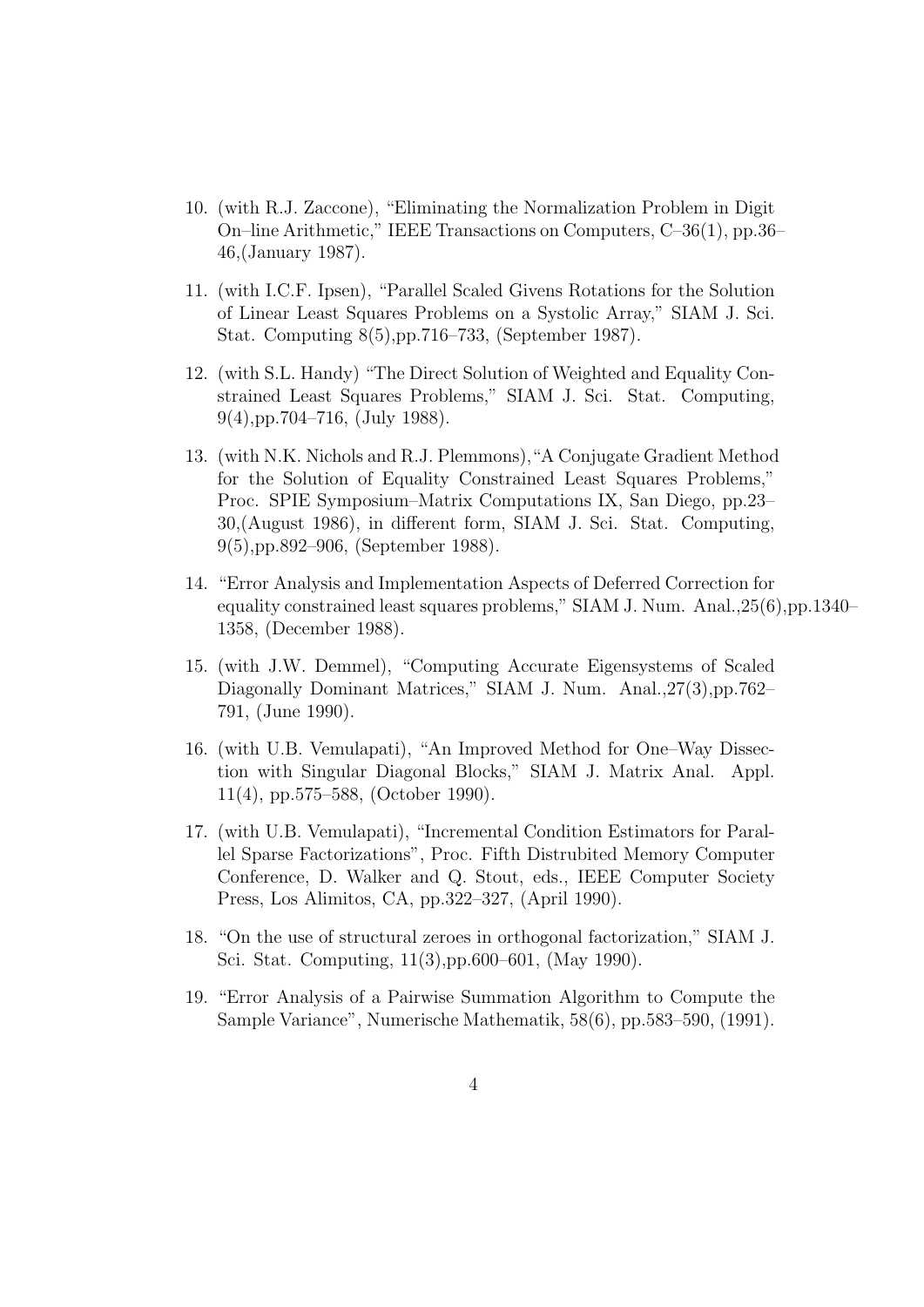- 20. "Solution of Sparse Weighted and Equality Constrained Least Squares Problems", Proc. Interface '90 Symposium, C. Page, ed., Lansing, Michigan (May 1990). (Invited Survey Paper)
- 21. (with U.B. Vemulapati), "A note on deferred correction for quality constrained least squares problems," SIAM J. Numer. Anal., 29(1), pp.249–256, (1992).
- 22. (with U.B. Vemulapati), "Rank detection methods for sparse matrices," SIAM J. Matrix Anal. Appl., 13(4), ppp.1279–1297,(1992).
- 23. "Error analysis of update methods for the symmetric eigenvalue problem," SIAM J. Matrix Anal. Appl., 14(2), pp.598–618,(1993).
- 24. "Error Bounds and condition estimates for the computation of null vectors with applications to Markov chains.", SIAM J. Matrix Anal. Appl., 14(3), pp.798–812,(1993)
- 25. (with S.L. Handy),"The Numerical Solution of Banded, Toeplitz Eigenvalue Problems," SIAM J. Matrix Anal. Appl., 15(1), pp.205–214,(1994).
- 26. "Perturbation results for nearly uncoupled Markov chains with applications to iterative methods", Numerische Mathematik, 65(1), pp.51– 62,(1993).
- 27. (with S.–M. Lu) "Parallel computation of orthogonal factors of sparse matrices," in Proceedings of the Sixth SIAM Conference on Parallel Processing for Scientific Computing, R.F. Sincovec, et al.,eds., Volume 1, pp.486–490, March 1993.
- 28. Numerical Aspects of Solving Least Squares Problems(survey paper). In Handbook of Statistics, 9:303–376. Edited by C.R. Rao,(1993).
- 29. Lecture Notes on Parallel Solution of the Symmetric Eigenvalue Problem(survey paper). in Large–Scale Matrix Problems and the Numerical Solution of Partial Differential Equations, J. Gilbert and D. Kershaw, eds. ,Oxford Science Publications, pp.3–53, 1994.
- 30. (with G. Toraldo) The effect of diagonal scaling on projected gradient methods for bound constrained quadratic programming problems, Optimization Methods and Software 5(3) pp. 235–245 (1995).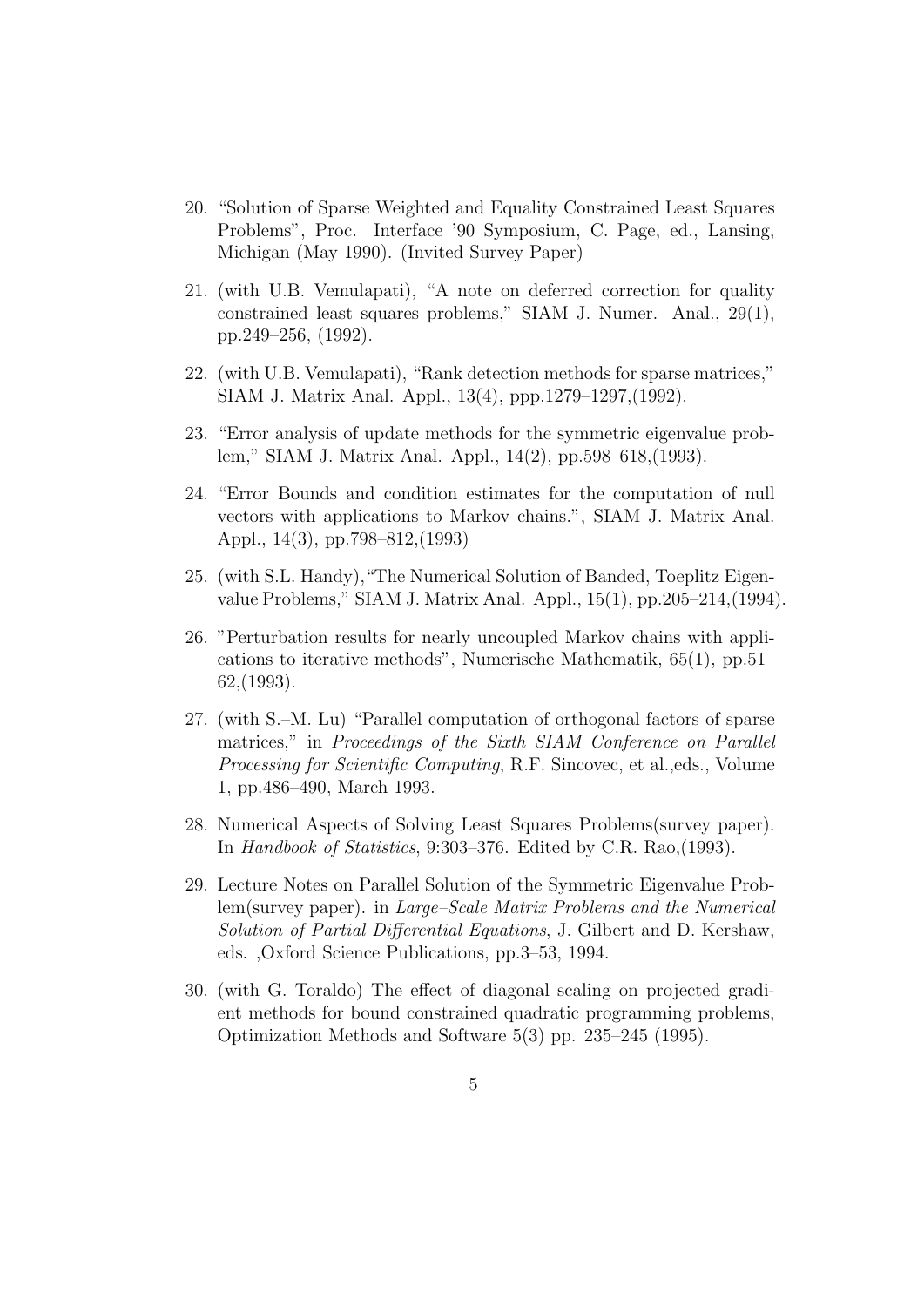- 31. (with S.-M. Lu), Multifrontal Computation with the Orthogonal Factors of Sparse Matrices, SIAM J. Matrix Anal. Appl., 17,pp.658–679, 1996.
- 32. ( with P.A. Yoon and H. Zha), An algorithm and a stability theory for downdating the ULV decomposition,BIT,36,pp.14–40,1996.
- 33. (with P.A. Yoon), Modifying the singular value decomposition on the connection machine, International Journal of High Speed Computing, 8:145–170,1996.
- 34. (with P.A. Yoon), Solving Recursive TLS Problems using the rank– revealing ULV decomposition, in Recent Advances in Total Least Squares Techniques and Errors–In–Variables Modeling, S. Van Huffel ed., SIAM Publications, Philadelphia, pp.117–126, 1997.
- 35. (with H. Zha) Growth in Gaussian Elimination, Orthogonal Matrices, and the Euclidean Norm, SIAM J. Matrix Anal. Appl.,19(3) pp.807– 815, 1998.
- 36. (with P.A. Yoon) An Efficient Rank Detection Procedure for Modifying the ULV Decomposition, BIT 28(4),pp. 781–801 1998.
- 37. (with I. Slapničar) Optimal Perturbation Bounds for the Hermitian Eigenvalue Problem, Linear Algebra and Its Applications, 309, pp.19– 43,2000.
- 38. Computing the Fundamental Matrix of Markov Chain, SIAM J. Matrix Anal. Appl.,22(1), pp. 230–241, 2001.
- 39. (with A. Smoktunowicz and H. Erbay), Two–Step Gram–Schmidt Downdating Methods, Advanced Signal Processing, Algorithms, Architectures, and Implementations XI, F.T. Luk, ed., Proc. of SPIE, vol.4474, pp.273–284, 2001.
- 40. More Accurate Bidiagonal Reduction for Computing the Singular Value Decomposition, SIAM J. Matrix Anal. Appl.,23(3), pp.761–798, 2002.
- 41. (with H. Erbay and Z. Zhang), A modified Gram–Schmidt–based downdating technique for ULV decompostions with applications to recursive TLS problems. Computational Statistics and Data Analysis, 41(1):195– 211, 2003.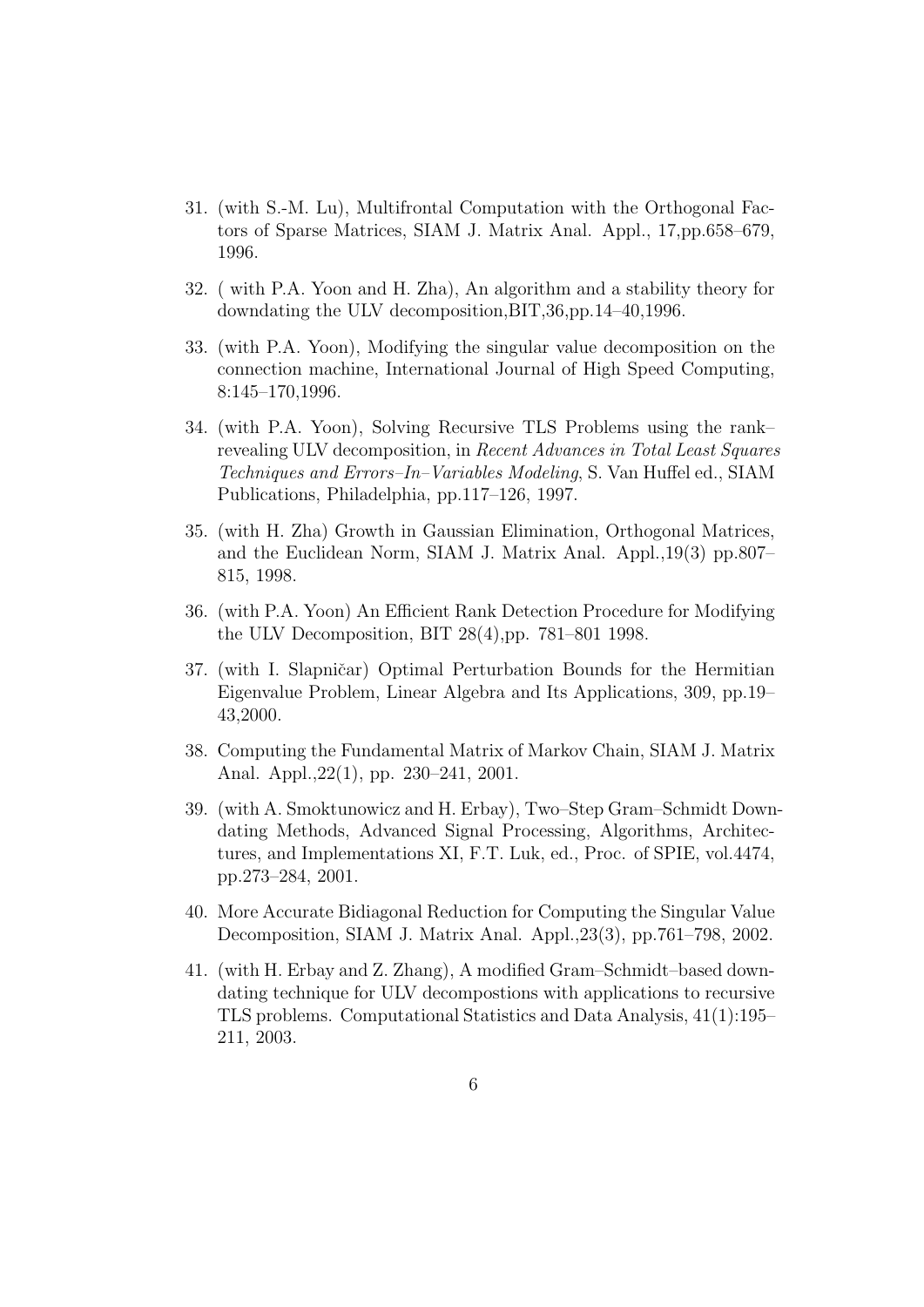- 42. Modification and Maintainence of ULV Decompositions (invited survey paper), Applied Mathematics and Scientific Computing, p..31–62, Z. Drmač, V. Hari, L. Sopta, Z. Tatek, K. Veselić (eds.), Kluwer Academic Publishers.
- 43. (with H. Fu) A Regularized Structured Total Least Squares Algorithm for High Resolution Image Reconstruction, Linear Algebra and Its Applications, 391(1):75–98,2004.
- 44. (with H. Erbay, and I. Slapničar), Alternative Algorithms for Refinement of ULV Decompositions, SIAM J. Matrix Anal. Appl,27(1):198– 211, 2005.
- 45. (with H. Fu and H. Zha), Efficient Block Noise Removal Based on Nonlinear Manifolds, Proc. Tenth Annual IEEE International Conference on Computer Vision(ICCV 2005), 1:549–556, October 2005.
- 46. (with N. Bosner and Z. Drmač) A New Backward Stable Bidiagonal Reduction Method, Linear Algebra and Its Applications, 397: 35–84,2005.
- 47. (with A. Smoktunowicz and H. Erbay), Improved Gram–Schmidt Downdating Methods, BIT, 45(2): 259–285, 2005
- 48. (with H. Fu, M.K. Ng, and W.-K. Ching) Fast Algorithms for l1 Norm/Mixed l1 and l2 Norms for Image Restoration, ICCSA(4): 843–851, 2005.
- 49. (with H. Erbay), An Alternative Algorithm for a Sliding Window ULV Decompsition, Computing, 76(1-2): 55–66,2006.
- 50. (with H. Fu, M. Niklova, and M. Ng) Efficient Minimization Methods of Mixed l1-l2 and l1-l1 Norms for Image Restoration, SIAM J. Scientific Computing, 27(6):1881-1902,2006.
- 51. (with H. Fu and M. Ng), Structured Total Least Squares for Color Image Restoration.,SIAM J. Scientific Computing, 28(3): 1100–1119, 2006.
- 52. (with X. Yang, H. Fu and Hongyuan Zha) Semi-Supervised Nonlinear Dimensionality Reduction, Proceedings of the 23rd International Conference on Machine Learning, (ICML 2006).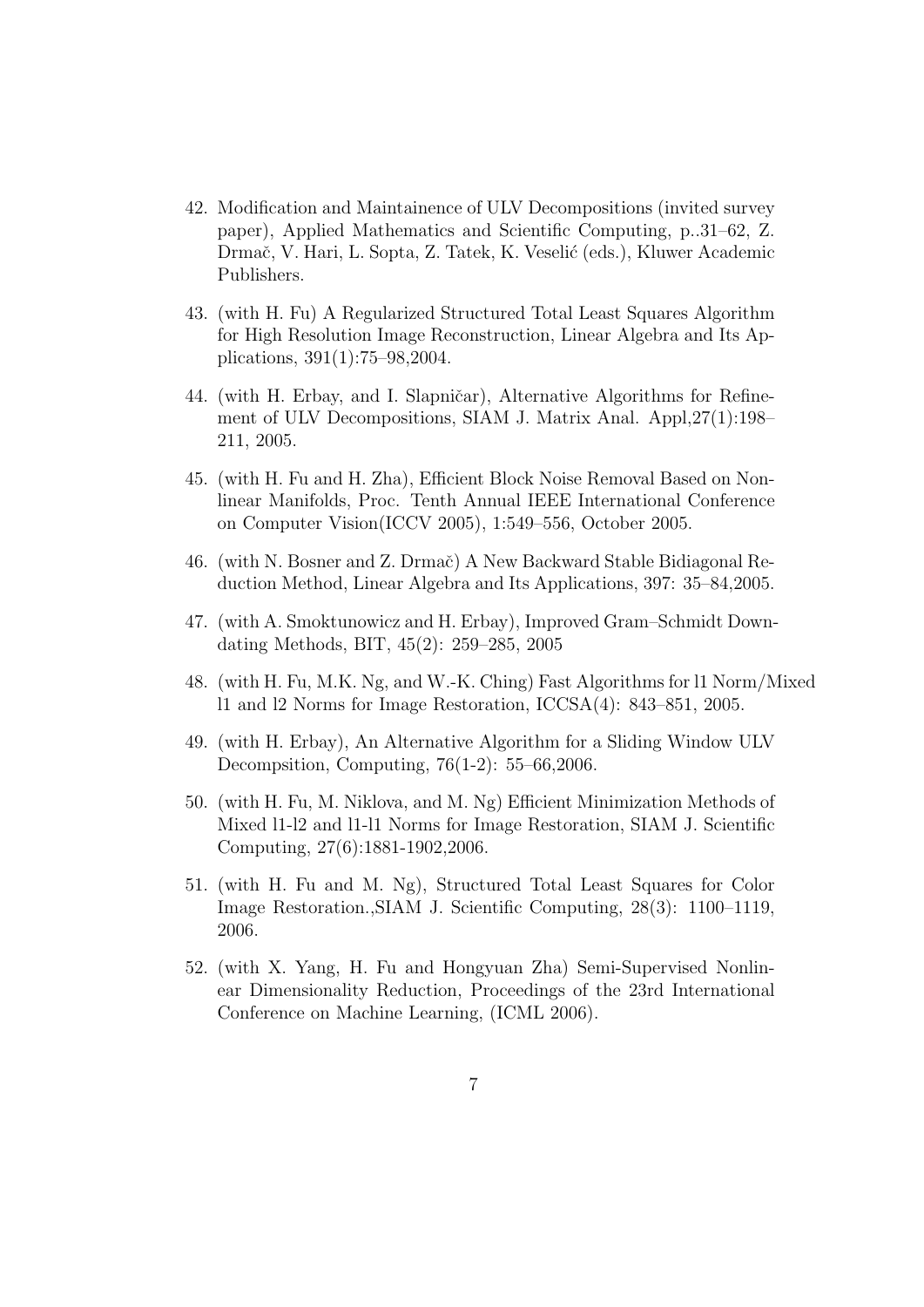- 53. (with A. Smokunowicz and J. Langou), A note on the error analysis of Classical Gram Schmidt, Numerische Mathematik, 105(2):299– 313,2006.
- 54. (with N. Bosner) Block and parallel versions of one-sided bidiagonalization, SIAM J. Matrix Anal. Appl.,29(3):927-953,2007.
- 55. (with H. Erbay) A Modifiable Low–Rank Approximation of a Matrix, Numerical Linear Algebra with Applications, 16(10):833–860, 2009.
- 56. (with S. Yan, S. Bouaziz, and D. Lee) Semi–supervised dimensionality reduction for analyzing High–Dimensional Data with constraints, Neurocomputing,76(1):114–124, 2012.
- 57. (with A. Smoktunowicz ), Reorthogonalized Block Classical Gram– Schmidt. Numerische Mathematik, 123(3):395–423,2013.
- 58. (with G. Lee and H. Fu) Fast High-resolution image reconstruction using Tikhonov Regularization based Total Least Squares, SIAM J. Sci. Computing, 35(1):B275–B290,2013.
- 59. Reorthogonalization for the Golub–Kahan–Lanczos bidiagonal reduction, Numerische Mathematik,124(2):237-278, 2013.
- 60. (with N. Jakočević-Stor and I. Slapničar), Accurate eigenvalue decomposition of real symmmetric arrowhead matrices and applications, Linear Algebra and Its Applications, 464:62–89, 2015.
- 61. (with G. Lee), Two Projection Methods for Total Least Squares Approximation, Linear Algebra and Its Applications, 461:18–41, 2014.
- 62. Block Gram-Schmidt Downdating, Electronic Transactions on Numerical Analysis, 43:163–187, 2014.
- 63. (with N. Jakočević-Stor and I. Slapničar), Forward stable eigenvalue decompostion of rank-one modifications of diagonal matrices, Linear Algebra and Its Applications, 487:301–315, 2015.
- 64. (with G. Lee), Updating Approximate Principal Components with Applications to Template Tracking, , Numerical Linear Algebra and its Applications,24(2),e2081, 2017.https://doi.org/10.1002/nla.2081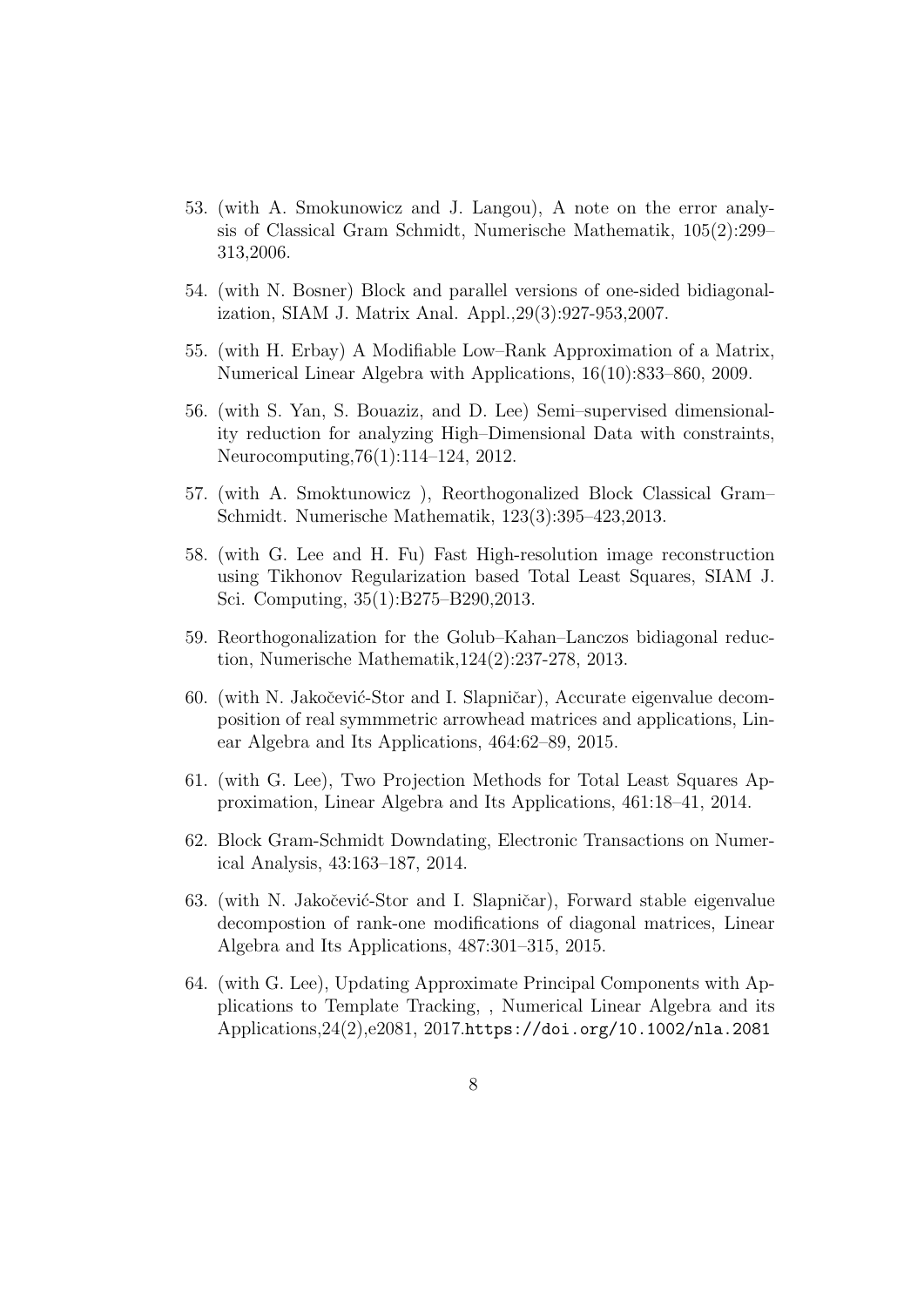- 65. (with D. Di Serifino, G. Toraldo, and M. Viola), A Two-Phase Gradient Method for Quadratic Programming Problems with a Single Variable Constraint and Bounds on the Variables, SIAM J. Optimization, 28(4):2809-2838,2018.
- 66. (with Yun X., Carević, A., Lee G., Slapničar I., Almekkawy M.), Solving the ultrasound inverse scattering problem of inhomogeneous media using different approaches of total least squares algorithms. SPIE Medical Imaging conference, February 10, 2018.
- 67. (with Carević A., Yun X., Lee G., Slapničar I., Abdou A., Almekkawy M.), Reconstruction of ultrasound tomography for cancer detection using total least squares and conjugate gradient method. SPIE Medical Imaging conference, February 10, 2018.
- 68. (with M. Almekkawy, A Carević, A. Abdou, J. He, G. Lee), Regularization in ultrosound tomography using projection-based total least squares, Inverse Problems in Science and Engineering, DOI: 10.1080/17415977.2019.1628227, appeared online in June 2019.
- 69. Block Modified Gram-Schmidt Algorithms and their Analysis, SIAM J. Matrix Anal. Appl.,to appear, 2019.

## GRANTS

- 1. "Probabilistic Error Analysis of Algorithms from Numerical Linear Algebra for Floating Point Computers",National Science Foundation Grant No.MCS–8201065, NSF Algorithms, Amount of Award:\$31,000,
- 2. July 1982–December 1984. Principal Investigator: Jesse L. Barlow Award: \$63,813, July 1982–October 1985. Principal Investigators: Mary Jane Irwin and Robert M. Owens. Participating Faculty: Jesse L. Barlow, Don E. Heller, Joseph Ja'Ja', Janos Simon.
- 3. "Probabilistic Error Analysis of Numerical Computations in Special Computer Arithmetic," National Science Foundation Grant No.DCR– 8201065, NSF Algorithms, Amount of Award: \$76,822, July 1984– December 1986. Principal Investigator: Jesse L. Barlow.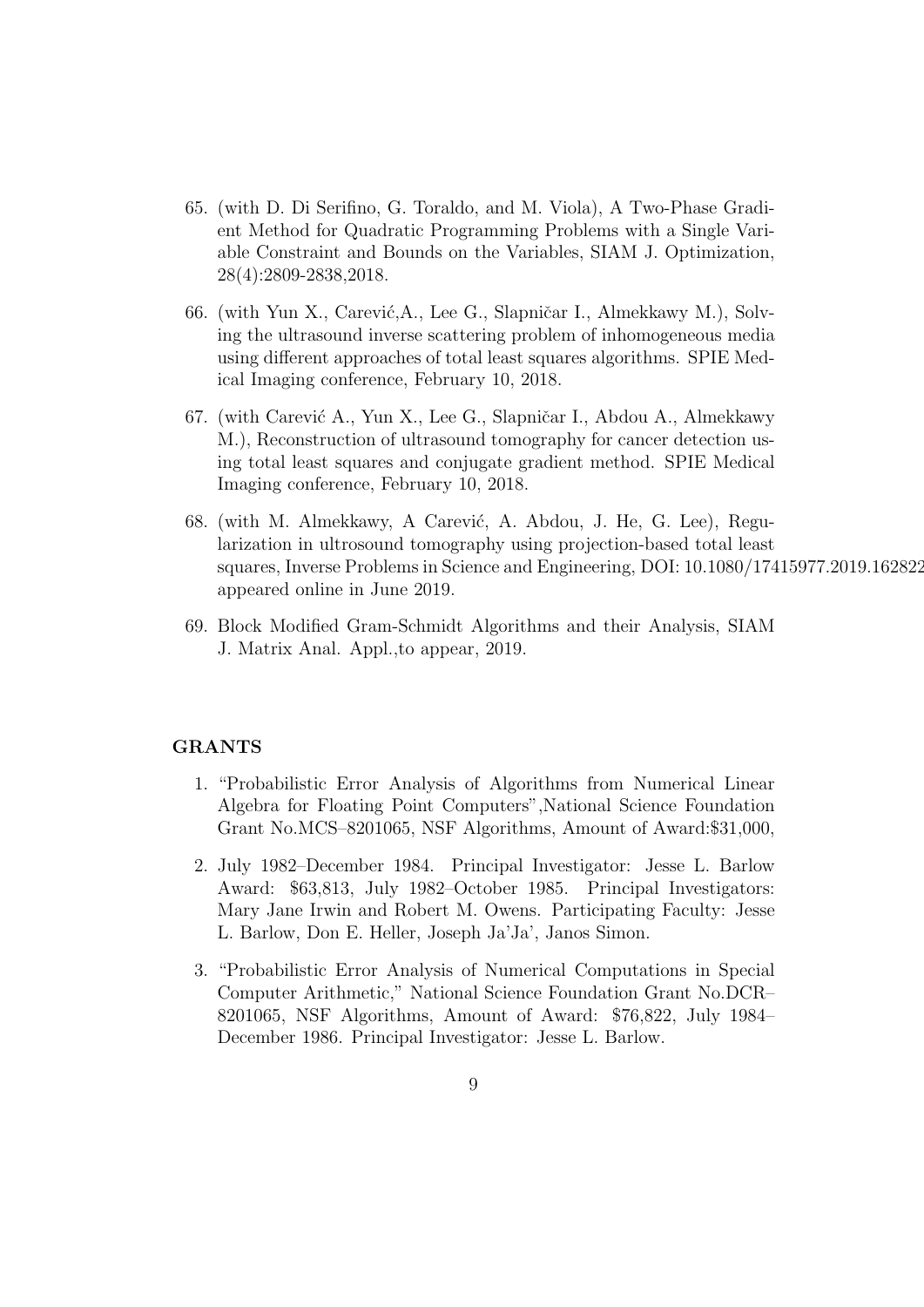- 4. "Fundamental Research Inititatives, Digital Signal Processing," Office of Naval Research. October 1985–October 1988. Principal Investigators: Georg Schnitger, Leon Sibul, and Jesse Barlow Amount of Award: \$75,000
- 5. "Adaptive Numerical Methods for Fluid Flow," NAVSEA (Applied Research Laboratory, PSU). October 1986–September 1988. Principal Investigators: Jesse Barlow and Suchitra Gupta. Amount of Award: \$28,000.
- 6. "Adaptive Numerical Methods," NAVSEA (Applied Research Laboratory, PSU). October 1988–September 1989. Principal Investigator: Jesse Barlow. Amount of Award: \$14,000.
- 7. "Large Sparse Stable Matrix Computations," National Science Foundation grant No.CCR–8701723. June 1987–December 1988. Principal Investigators: Jesse Barlow and Alex Pothen. Amount of Award: \$22,615.
- 8. "Large Sparse Stable Matrix Computations," Air Force Office of Scientific Rearch grant No.AFOSR–88–0161. April 1988–June 1990. Principal Investigators: Jesse Barlow and Alex Pothen. Amount of Award: (1st Year) \$97,703, 4/1/88–11/31/88, (2nd Year) \$116,798, 1/1/89– 6/30/90.
- 9. "Numerical Solution of Least Squares and Eigenvalue Problems," National Science Foundation, June 1990–May 1992. Principal Investigator: Jesse Barlow. Amount of Award: \$54,975 for two years.
- 10. "Undergraduate Education and Research in Software and Algorithm Development for Massively Parallel Computers," National Science Foundation, Instrumentation and Laboratory Improvement, January 1991– June 1993. Principal Investigators: Lyle N. Long and Jesse L. Barlow. Amount of Award: \$61,420.
- 11. "Numerical Solution of Eigenvalue Problems," National Science Foundation: July 1992–August 1996. Grant no. CCR–9201612. Principal Investigator: Jesse L. Barlow. Amount of award: \$186,755 for three years. REU supplement of \$20,000 for last two years.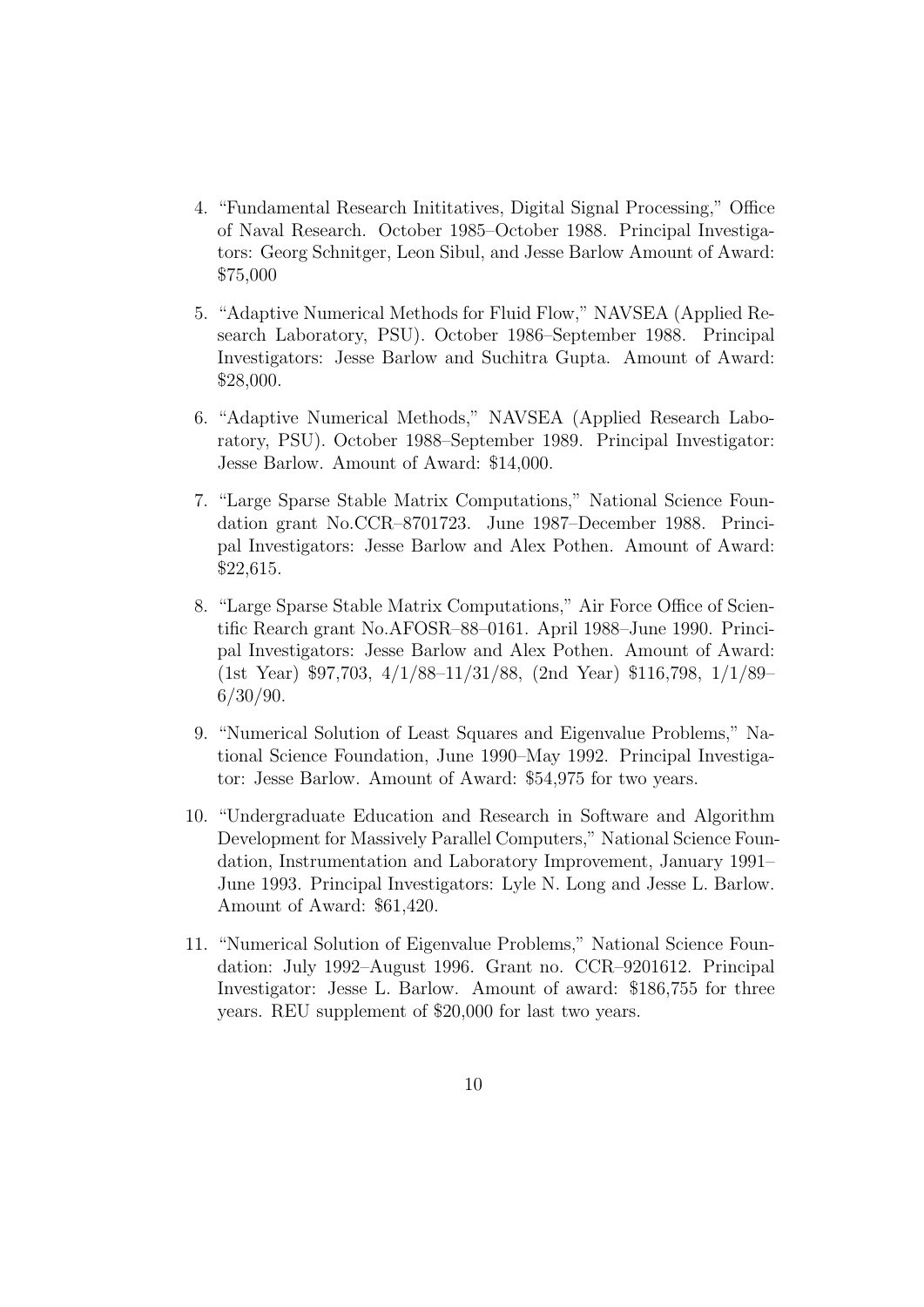- 12. "Numerical Solution of Eigenvalue and Related Least Squares Problems," National Science Foundation: August 1995–July 1998. Grant no. CCR–9424435. Principal Investigator: Jesse L. Barlow. Amount of award: \$149,327 for three years.
- 13. "Numerical Solution of Eigenvalue and Singular Value Problems with Applications," National Science Foundation: August 1998-July 2002. Grant no. CCR–9732081. Principal Investigator: Jesse L. Barlow. Amount of award: \$217,326 for four years.
- 14. Efficient Computational Methods for Robust Multispectral Multiframe Superresolution, Principal Investigators: Jesse L. Barlow and Nirmal K. Bose. National Science Foundation, September 2004–August 2007. Amount of award: \$200,000
- 15. New and Improved Algorithms for Minimization and Subspace Tracking, Principal Investigator: Jesse L. Barlow National Science Foundation, August 2011–July 2014. Amount of Award: \$350,000.

#### PH.D. THESES SUPERVISED

- 1. Richard Zaccone, "Numerical Computation in Digit On–Line Arithmetic.", December 1984.
- 2. Susan Handy, "On the Numerical Solution of the Eigenvalue and Inverse Eigenvalue Problem for Real, Symmetric Toeplitz Matrices," May 1990.
- 3. Udaya Vemulapati "Solving Least Squares Problems on Distributed Memory Machines," December 1990.
- 4. Szu–Min Lu, "Computing the Orthogonal Factors of Large and Sparse Matrices,", December 1994.
- 5. Peter Yoon, " Modifying Two–Sided Orthogonal Decompositions: Algorithms, Implementation, and Applications, " December 1995.
- 6. Jayant Kirtane, "Fast Multigrid Solvers for Elliptic Partial Differential Equations: Architecture and Algorithms," May 1996.
- 7. Hasan Erbay, "Modifying Rank-Reveling Decompositions," December 2000.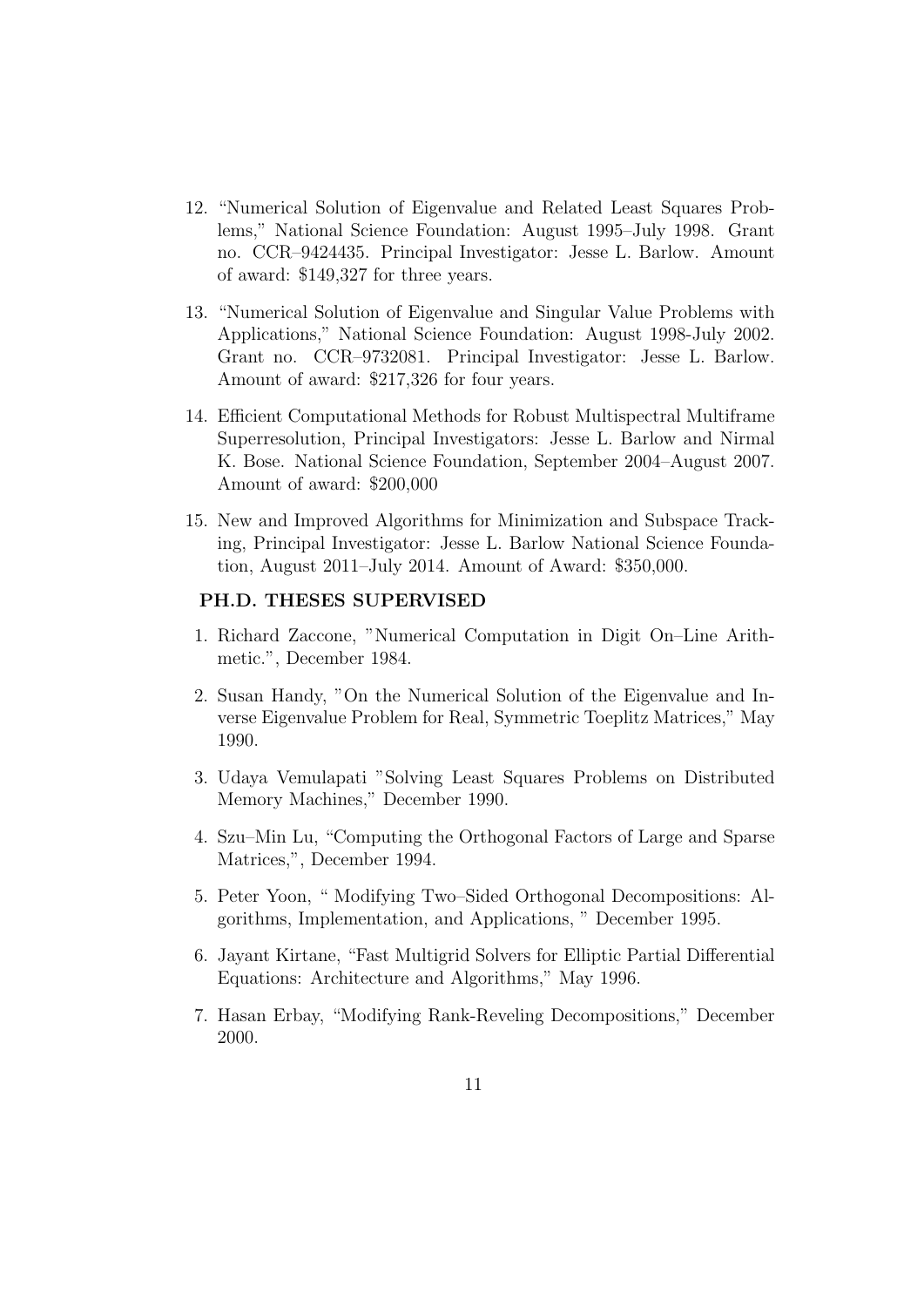- 8. Haoying Fu, Deblurring for Image Processing: Beyond Least Squares, June 2005.
- 9. Geunseop Lee, Fast Regularized Total Least Squares Methods with Applications, August 2013.

## PROFESSIONAL ACTIVITIES

- Committee Member, Eighth IEEE Symposium on Computer Arithmetic, 1986.
- Associate Editor, Linear Algebra and Its Applications, January 1,2000 through December 31,2006.
- Associate Editor, International Journal on High-Speed Computing, 1988 to 2000.
- Associate Editor, Computational Statistics and Data Analyis, 2003 to 2009.
- Associate Editor, SIAM J. Matrix Analysis and Applications, January 1,2007 to present.
- Co-organizer, International Workshop on Accurate Eigensolving and Applications , Split, Croatia, July 11–17, 1996.
- Chairman, International Workshop on Accurate Solution of Eigenvalue Problems, University Park, PA, July 20–23, 1998 and in Napa, Ca, June 2012.
- Co-organizer, International Workshop on Accurate Solution of Eigenvalue Problems, Hagen, Germany, July 3–6, 2000. in Split, Croatia, June 24-27, 2002, in Hagen, Germany, July 2004, in Dubrovnik, Croatia, July 2008 and June 2014, and in Berlin, Germany, June 2010.
- Committee Member, European Conference on Parallel and Distributed Computing, Barcelona, 1997.
- Editor, Two Special Issues on Accurate Solution of Eigenvalue Problems, Linear Algebra and Its Applications, 2000 and 2002. (vol. 309 and vol. 358)